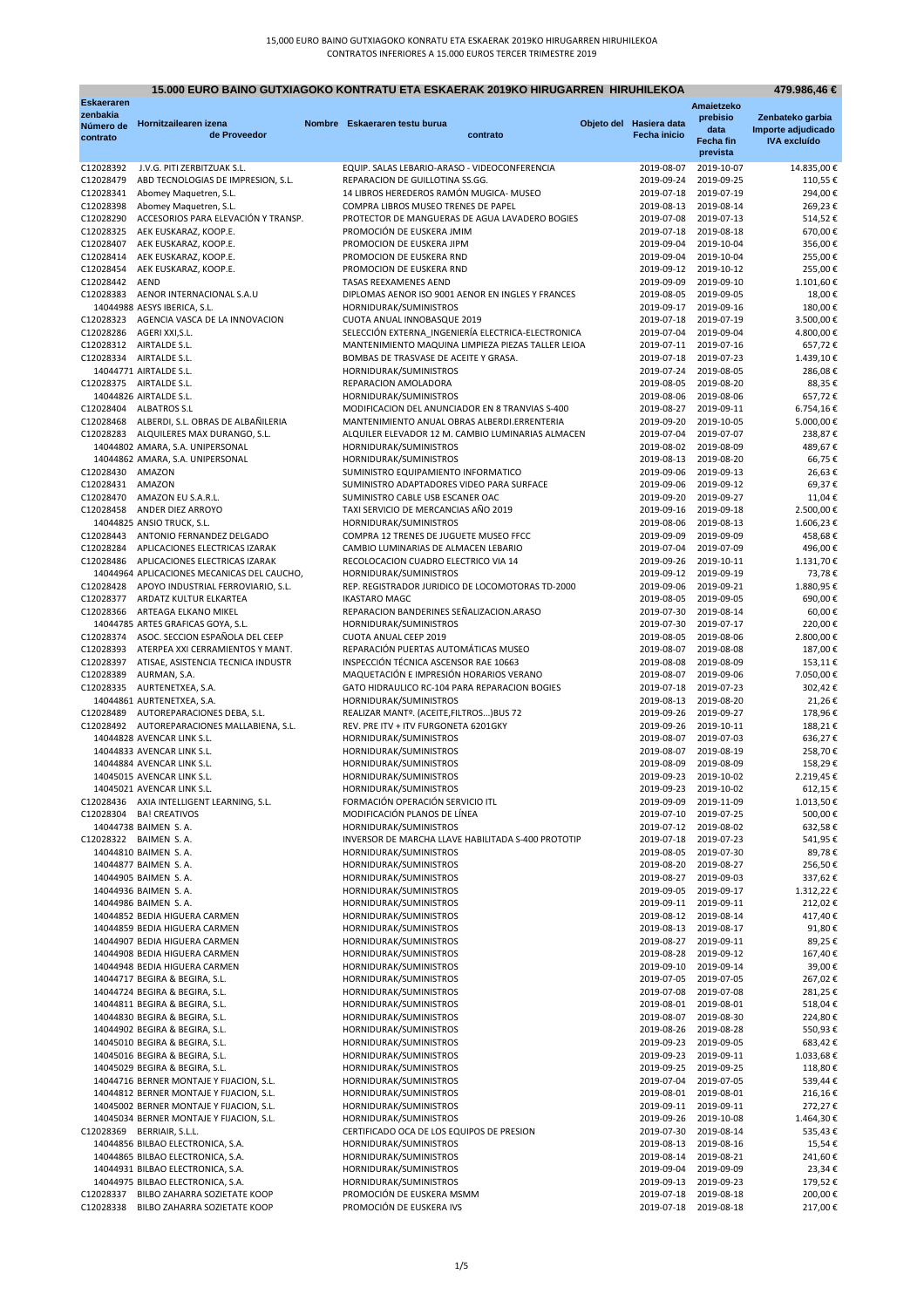| <b>Eskaeraren</b>     |                                                                                              |               |                                                                           |          |                          | Amaietzeko               |                      |
|-----------------------|----------------------------------------------------------------------------------------------|---------------|---------------------------------------------------------------------------|----------|--------------------------|--------------------------|----------------------|
| zenbakia              | Hornitzailearen izena                                                                        | <b>Nombre</b> | Eskaeraren testu burua                                                    |          | Objeto del Hasiera data  | prebisio                 | Zenbateko garbia     |
| Número de<br>contrato | de Proveedor                                                                                 |               |                                                                           | contrato | Fecha inicio             | data                     | Importe adjudicado   |
|                       |                                                                                              |               |                                                                           |          |                          | <b>Fecha fin</b>         | <b>IVA</b> excluído  |
|                       |                                                                                              |               |                                                                           |          |                          | prevista                 |                      |
| C12028373             | BILBO ZAHARRA SOZIETATE KOOP                                                                 |               | PROMOCION DE EUSKERA EGP                                                  |          | 2019-08-02               | 2019-09-02               | 710,00€              |
| C12028395             | BILBO ZAHARRA SOZIETATE KOOP                                                                 |               | PROMOCION DE EUSKERA IVS                                                  |          | 2019-08-07               | 2019-09-07               | 255,00€              |
|                       | 14044756 BKM HIGIENE PROFESIONAL 2006, S.L.                                                  |               | HORNIDURAK/SUMINISTROS                                                    |          | 2019-07-15               | 2019-07-23               | 535,93€              |
|                       | 14044848 BKM HIGIENE PROFESIONAL 2006, S.L.                                                  |               | HORNIDURAK/SUMINISTROS                                                    |          | 2019-08-09               | 2019-07-30               | 211,20€              |
|                       | 14045005 BKM HIGIENE PROFESIONAL 2006, S.L.                                                  |               | HORNIDURAK/SUMINISTROS                                                    |          | 2019-09-16               | 2019-09-20               | 419,37€              |
|                       | 14044694 BLINKER ESPAÑA, S.A.                                                                |               | HORNIDURAK/SUMINISTROS                                                    |          | 2019-07-02               | 2019-06-23               | 615,91€              |
|                       | 14044744 BURDIN SUMINISTROS, S.L.                                                            |               | HORNIDURAK/SUMINISTROS                                                    |          | 2019-07-18               | 2019-07-22               | 6,80€                |
|                       | 14044863 BURDIN SUMINISTROS, S.L.                                                            |               | HORNIDURAK/SUMINISTROS                                                    |          | 2019-08-13               | 2019-08-20               | 113,84€              |
|                       | C12028308 C.D. FORTUNA K.E.                                                                  |               | HORNIDURAK/SUMINISTROS                                                    |          | 2019-07-10               | 2019-09-10               | 6.120,00€            |
|                       | C12028391 C.D. URDAITRI TRIATLON TALDEA                                                      |               | EVENTO 2019_PRUEBA BIZKAIA TRIATLON                                       |          | 2019-08-07               | 2019-08-17               | 183,48€              |
|                       | 14044801 CHEMETALL, S.A.                                                                     |               | HORNIDURAK/SUMINISTROS                                                    |          | 2019-08-02               | 2019-08-09               | 235,00€              |
|                       | 14044947 CHEMETALL , S.A.                                                                    |               | HORNIDURAK/SUMINISTROS                                                    |          | 2019-09-09               | 2019-09-16               | 235,00€              |
|                       | C12028302 CLUB DEPORTIVO INNEVENTO SPORTS                                                    |               | PRUEBA MENDITRAIL 2019                                                    |          | 2019-07-10               | 2019-07-17               | 527,00€              |
|                       | 14044742 COMERCIAL LEKU-ONA S.L.                                                             |               | HORNIDURAK/SUMINISTROS                                                    |          | 2019-07-18<br>2019-09-10 | 2019-07-16               | 105,91€              |
|                       | 14044953 COMERCIAL LEKU-ONA S.L.<br>C12028364 COMPOFILM PREIMPRESION, S.L.                   |               | HORNIDURAK/SUMINISTROS<br>MAQUETACION PARA IMPRENTA Y WEB HORARIOS VERANO |          | 2019-07-30               | 2019-09-17<br>2019-08-29 | 285,14€<br>200,00€   |
| C12028299             | COMUNICACIONES Y OCIO INTERAC, S.L.                                                          |               | DESAR. SOFTWARE PANTALLA TACTIL INFO. ESTACIONES                          |          | 2019-07-10               | 2019-10-10               | 6.744,00€            |
| C12028449             | COMUNICACIONES Y OCIO INTERAC, S.L.                                                          |               | ADAPTACIÓN CARTELES PARA PANTALLA ZAZPIKALEAK                             |          | 2019-09-11               | 2019-09-18               | 75,00€               |
| C12028399             | CONSORCIO DE TRANSPORTES DE BIZKAIA                                                          |               | CUOTA PARTICIPACIÓN VESTÍBULO SAN MAMÉS 2019                              |          | 2019-08-13               | 2020-08-13               | 300,00€              |
| C12028385             | CONSTRUCCION Y AUX. DE FF.CC., S.A.                                                          |               | EXTRACCIÓN DE IMAGENES 2º TRIMESTRE 2019                                  |          | 2019-08-05               | 2019-09-05               | 791,00€              |
| C12028498             | COPROHI, S.L.                                                                                |               | SUMINISTRO DE MOBILIARIO VARIAS NECESIDADES                               |          | 2019-09-30               | 2019-10-05               | 4.317,70€            |
|                       | 14044916 CRESPO MENDIKOTE, J.LUIS                                                            |               | HORNIDURAK/SUMINISTROS                                                    |          | 2019-08-30               | 2019-09-09               | 58,64€               |
|                       | 14044703 CROVI SERVICIOS Y SUMINISTROS AL MA                                                 |               | HORNIDURAK/SUMINISTROS                                                    |          | 2019-07-02               | 2019-07-04               | 403,92€              |
|                       | 14044930 CROVI SERVICIOS Y SUMINISTROS AL MA                                                 |               | HORNIDURAK/SUMINISTROS                                                    |          | 2019-09-03               | 2019-09-05               | 403,92€              |
|                       | C12028496 DAFO SPAIN, S.L.                                                                   |               | REVISIÓN 2019 SIS. EXTINCIÓN INCENDIOS DAFO LEIOA                         |          | 2019-09-26               | 2019-10-26               | 4.820,45€            |
|                       | 14044835 DATACOL HISPANIA - I. FIJ. TECNICA,                                                 |               | HORNIDURAK/SUMINISTROS                                                    |          | 2019-08-07               | 2019-08-07               | 1.048,58€            |
|                       | 14044836 DATACOL HISPANIA - I. FIJ. TECNICA,                                                 |               | HORNIDURAK/SUMINISTROS                                                    |          | 2019-08-07               | 2019-08-07               | 617,43€              |
|                       | 14045033 DATACOL HISPANIA - I. FIJ. TECNICA,                                                 |               | HORNIDURAK/SUMINISTROS                                                    |          | 2019-09-26               | 2019-10-07               | 1.358,25€            |
| C12028478             | DAVID MORA HERNANDEZ                                                                         |               | DOTACIÓN ACOMETIDA ELECTRICA ALMACEN VERTICAL                             |          | 2019-09-24               | 2019-09-25               | 676,13€              |
| C12028438             | DEIKA, S.A.                                                                                  |               | MONTAJE EXPOSICIÓN HISTORIA FC EN EUSKADI                                 |          | 2019-09-09               | 2019-10-09               | 2.496,00€            |
| C12028488             | DEIKA, S.A.                                                                                  |               | PEQUEÑAS REPARACIONES Y TRANSPORTES FURGÓN 2019                           |          | 2019-09-26               | 2020-01-26               | 1.233,00€            |
| C12028409             | DELL COMPUTER S.A.                                                                           |               | REPARACIÓN PANTALLA MP18001                                               |          | 2019-09-04               | 2019-09-19               | 213,27€              |
| C12028481             | DELL COMPUTER S.A.                                                                           |               | BATERIA SUSTITUCION MP15008 DELL LATITUDE E7450                           |          | 2019-09-24               | 2019-10-09               | 44,11€               |
|                       | 14044799 DENAROT ROTULOS                                                                     |               | <b>SUMINISTROS</b>                                                        |          | 2019-08-02               | 2019-08-09               | 59,00€               |
|                       | 14044800 DISTRIBUIDORA COMERCIAL DEL NORTE,                                                  |               | HORNIDURAK/SUMINISTROS                                                    |          | 2019-08-02               | 2019-08-08               | 20,28€               |
|                       | 14044887 DISTRIBUIDORA COMERCIAL DEL NORTE,                                                  |               | HORNIDURAK/SUMINISTROS                                                    |          | 2019-08-20               | 2019-08-30               | 31,48€               |
|                       | 14044973 DISTRIBUIDORA COMERCIAL DEL NORTE,                                                  |               | HORNIDURAK/SUMINISTROS                                                    |          | 2019-09-13               | 2019-09-17               | 20,28€               |
|                       | 14044845 DL. DISTRIBUCIONES LOPETEGI, S.L.                                                   |               | HORNIDURAK/SUMINISTROS                                                    |          | 2019-08-08               | 2019-08-12               | 278,76€              |
|                       | 14044898 DOMINGO AZPIRI, S.A.                                                                |               | HORNIDURAK/SUMINISTROS                                                    |          | 2019-08-23               | 2019-08-28               | 142,48€              |
|                       | C12028493 DOMINGO AZPIRI, S.A.                                                               |               | REP. BOMBA DECANTADOR DEPURADORA BUS-ANEXO LEBARIO                        |          | 2019-09-26               | 2019-10-11               | 675,00€              |
| C12028475             | DONOSTIA ESTRES Y COACHING CENTER,S                                                          |               | HORNIDURAK/SUMINISTROS                                                    |          | 2019-09-24               | 2019-10-04               | 3.700,00€            |
|                       | C12028281 EDICIONES FRANCIS LEFEBVRE, S.A.                                                   |               | MEMENTO CONTRATACION PUBLICA                                              |          | 2019-07-04               | 2019-08-04               | 120,58€              |
|                       | 14044709 EGUIBER SUMINISTROS INDUSTRIALES, S                                                 |               | HORNIDURAK/SUMINISTROS                                                    |          | 2019-07-04               | 2019-07-08               | 17,58€               |
|                       | 14044739 EGUIBER SUMINISTROS INDUSTRIALES, S                                                 |               | HORNIDURAK/SUMINISTROS                                                    |          | 2019-07-17               | 2019-07-19               | 4,59€                |
|                       | 14044815 EGUIBER SUMINISTROS INDUSTRIALES, S                                                 |               | HORNIDURAK/SUMINISTROS                                                    |          | 2019-08-05               | 2019-08-12               | 80,00€               |
|                       | 14044860 EGUIBER SUMINISTROS INDUSTRIALES, S                                                 |               | HORNIDURAK/SUMINISTROS                                                    |          | 2019-08-13               | 2019-08-20               | 79,57€               |
|                       | 14044933 EGUIBER SUMINISTROS INDUSTRIALES, S                                                 |               | HORNIDURAK/SUMINISTROS                                                    |          | 2019-09-04               | 2019-09-09               | 517,98€              |
|                       | 14044961 EGUIBER SUMINISTROS INDUSTRIALES, S                                                 |               | HORNIDURAK/SUMINISTROS                                                    |          | 2019-09-11               | 2019-09-05               | 13,14€               |
|                       | C12028301 EIZALAR, S.L. IMPERMEABILIZACIONES                                                 |               | IMPERMEAB. CANALON+REP DESPERF. FACHADA COCH. ZYA                         |          | 2019-07-10               | 2019-08-09               | 1.668,28€            |
|                       | C12028331 ELECNOR, S.A.                                                                      |               | PILOTAJE COLOCACION DETECCION CAJAS CALIENTES                             |          | 2019-07-18               | 2019-07-23               | 315,48€              |
|                       | 14044857 ELECTRICIDAD N. OSES, S.A.                                                          |               | HORNIDURAK/SUMINISTROS                                                    |          | 2019-08-13               | 2019-08-20               | 162,00€              |
|                       | 14044967 ELECTRICIDAD N. OSES, S.A.                                                          |               | HORNIDURAK/SUMINISTROS                                                    |          | 2019-09-12               | 2019-10-04               | 901,08€              |
|                       | 14044878 ELECTRO VIZCAYA, S.A.L.                                                             |               | HORNIDURAK/SUMINISTROS                                                    |          | 2019-08-20               | 2019-08-27               | 24,92€               |
|                       | 14044977 ELECTRO VIZCAYA, S.A.L.                                                             |               | HORNIDURAK/SUMINISTROS                                                    |          | 2019-09-13               | 2019-09-19               | 75,00€               |
|                       | 14045009 ELECTRO VIZCAYA, S.A.L.                                                             |               | HORNIDURAK/SUMINISTROS                                                    |          | 2019-09-20               | 2019-10-14               | 12,84€               |
|                       | 14044832 ELECTROSON, S.A. SAN SEBASTIAN                                                      |               | HORNIDURAK/SUMINISTROS                                                    |          | 2019-08-07               | 2019-07-19               | 136,10€              |
|                       | 14045035 ELECTROSON, S.A. SAN SEBASTIAN                                                      |               | HORNIDURAK/SUMINISTROS                                                    |          | 2019-09-26               | 2019-08-22               | 136,10€              |
|                       | C12028343 ELEKA INGENIARITZA LINGUISTIKOA SL                                                 |               | TRENGINTZA HIZTEGIA (DICCIONARIO FERROVIARIO)                             |          | 2019-07-18               | 2019-03-27               | 4.669,00€            |
|                       | C12028368 ELPROEX GESTIÓN COORPORATIVA S.L.                                                  |               | CENTRADOR AGUJER PLATOS POLEAS CUESTA FUNICULAR                           |          | 2019-07-30               | 2019-08-04               | 243,75€              |
| C12028456             | EROSKI, S.COOP.                                                                              |               | LAVADORA TALLER LEIOA                                                     |          | 2019-09-12               | 2019-09-13               | 288,43€              |
| C12028305             | ESDA FOTOCOMPOSICION Y FOTOMECANICA                                                          |               | IMPRESIÓN CARTELES VERANO                                                 |          | 2019-07-10               | 2019-07-25               | 88,00€               |
| C12028363             | ESDA FOTOCOMPOSICION Y FOTOMECANICA                                                          |               | FOLLETOS HORARIOS UDA DEBABARRENA UROLA                                   |          | 2019-07-30               | 2019-08-29               | 1.598,00€            |
| C12028465             | ESDA FOTOCOMPOSICION Y FOTOMECANICA                                                          |               | FOLLETOS HORARIOS NEGUA 2019 DEBABARRENA UROLA                            |          | 2019-09-17               | 2019-09-18               | 1.803,00€            |
|                       | C12028474 ESM INSTITUTO DE INV. Y FORM. EN S<br>14044834 ESPAÑOLA PROD.QUIMICOS INDUSTRIALES |               | FORMACIÓN ANALISIS RIESGOS FACTOR HUMANO EN MTO.                          |          | 2019-09-23<br>2019-08-07 | 2019-10-23               | 10.900,00€           |
|                       | C12028450 ESTUDIO DOBLE BILBAO, S.L.                                                         |               | HORNIDURAK/SUMINISTROS<br>MODIFICACIONES MATERIAL EUSKOTREN SOSTENIBLE    |          | 2019-09-11               | 2019-07-25<br>2019-09-30 | 849,84€<br>2.625,00€ |
| C12028289             | EXTERNALIA SL                                                                                |               | LICENCIA EGESTIONA (CAE)-JULIO                                            |          | 2019-07-05               | 2019-08-05               | 315,00€              |
| C12028480             | EXTERNALIA SL                                                                                |               | LICENCIA EGESTIONA (CAE)-AGOSTO Y SEPTIEMBRE                              |          | 2019-09-24               | 2019-11-24               | 630,00€              |
|                       | 14044798 FERRETERIA MIKELDI, S.L.                                                            |               | HORNIDURAK/SUMINISTROS                                                    |          | 2019-08-02               | 2019-08-30               | 473,75€              |
|                       | C12028342 FERRETERIA UNCETA, S.A.                                                            |               | CARRO PLATAFORMA 3 BANDEJAS- LEBARIO (14)                                 |          | 2019-07-18               | 2019-08-18               | 3.456,74€            |
|                       | 14044963 FINANZAUTO, S.A.                                                                    |               | HORNIDURAK/SUMINISTROS                                                    |          | 2019-09-12               | 2019-09-20               | 4.093,40€            |
|                       | C12028317 FNAC ESPAÑA SAU                                                                    |               | DISCO DURO TOSHIBA 2TB                                                    |          | 2019-07-15               | 2019-07-16               | 125,60€              |
| C12028379             | FONTAN RACONERÍA, S.A.                                                                       |               | 4 MANGUERAS DE 66,46 EUROS/UN (SIN IVA)                                   |          | 2019-08-05               | 2019-08-19               | 265,84€              |
| C12028420             | FUNDAC. CULTURAL PRIVADA AURTEN BAI                                                          |               | PROMOCION DE EUSKERA IRA                                                  |          | 2019-09-06               | 2019-10-06               | 478,00€              |
| C12028482             | FUNDACIO POLITECNICA DE CATALUNYA                                                            |               | CURSO OPERACION Y EXPLOTACION SERV FERROVIARIOS                           |          | 2019-09-25               | 2019-10-25               | 3.000,00€            |
|                       | C12028352 FUNDACION FERROCARRILES ESPAÑOLES                                                  |               | ACUERDO PATROCINIO LIBRO                                                  |          | 2019-07-30               | 2019-07-31               | 13.360,00€           |
| C12028477             | GAB SER TCOS INSPECCION CABLES SLU                                                           |               | CONTRATO AÑO 2019 INSPECCION CABLES FUNICULAR                             |          | 2019-09-24               | 2020-09-24               | 1.196,00€            |
|                       | C12028293 GARSANSIANOR S.L.                                                                  |               | REVISION LINEAS DE VIDA Y ARNESES .ARASO 2019                             |          | 2019-07-08               | 2019-07-23               | 566,34€              |
|                       | 14044695 GASYSOLD S.L.U.                                                                     |               | HORNIDURAK/SUMINISTROS                                                    |          | 2019-07-02               | 2019-07-02               | 1.410,00€            |
|                       | 14044708 GASYSOLD S.L.U.                                                                     |               | HORNIDURAK/SUMINISTROS                                                    |          | 2019-07-04               | 2019-07-04               | 1.014,25€            |
|                       | 14044740 GASYSOLD S.L.U.                                                                     |               | HORNIDURAK/SUMINISTROS                                                    |          | 2019-07-18               | 2019-07-18               | 1.117,24€            |
|                       | 14044987 GASYSOLD S.L.U.                                                                     |               | HORNIDURAK/SUMINISTROS                                                    |          | 2019-09-02               | 2019-09-16               | 1.622,34 €           |
|                       | C12028282 GIPUZKOARENA HEZIKETA, S.L.L.                                                      |               | CURSO CAP GIPUZKOA 2019                                                   |          | 2019-07-04               | 2019-08-04               | 643,30€              |
| C12028448             | GIPUZKOARENA HEZIKETA, S.L.L.                                                                |               | FORMACIÓN CAP VG                                                          |          | 2019-09-11               | 2019-09-21               | 321,65€              |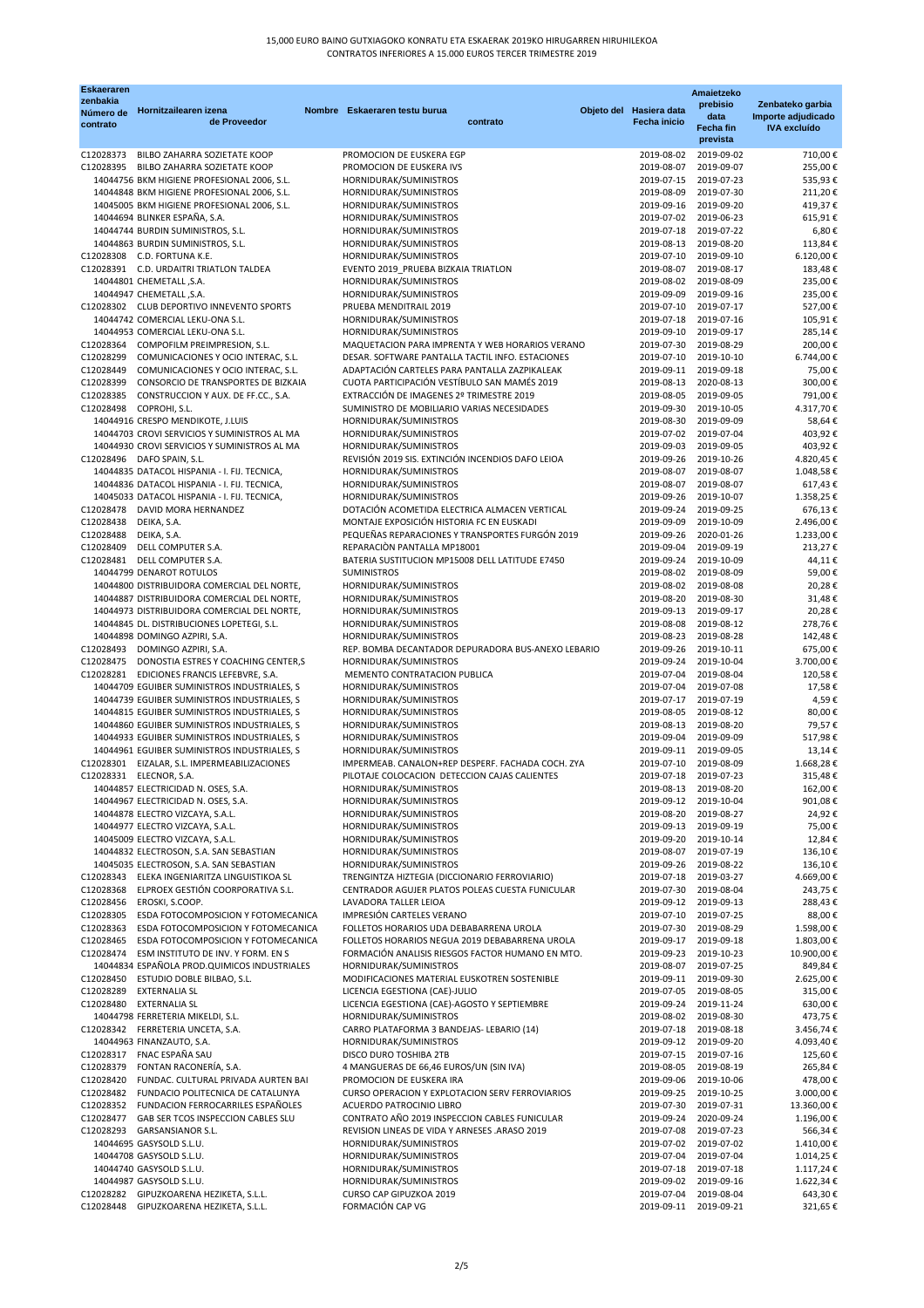| <b>Eskaeraren</b>      |                                                                                     |                                                                                             |                          | Amaietzeko                                     |                                           |
|------------------------|-------------------------------------------------------------------------------------|---------------------------------------------------------------------------------------------|--------------------------|------------------------------------------------|-------------------------------------------|
| zenbakia<br>Número de  | Hornitzailearen izena                                                               | Nombre Eskaeraren testu burua                                                               | Objeto del Hasiera data  | prebisio                                       | Zenbateko garbia                          |
| contrato               | de Proveedor                                                                        | contrato                                                                                    | Fecha inicio             | data<br>Fecha fin                              | Importe adjudicado<br><b>IVA</b> excluído |
|                        |                                                                                     |                                                                                             |                          | prevista                                       |                                           |
| C12028433              | GOÑI MORATINOS, JORGE                                                               | AJUSTAR SENSOR PUERTA BILLET. MAQUINA CONTAD. ZYA.                                          | 2019-09-06               | 2019-09-08                                     | 278,40€                                   |
| C12028314              | <b>GRAFILUR S.A</b>                                                                 | IMPRESIÓN VINILOS TORRETAS GASTEIZ                                                          | 2019-07-12               | 2019-07-27                                     | 745,00€                                   |
| C12028330<br>C12028446 | <b>GRAFILUR S.A</b><br><b>GRAFILUR S.A</b>                                          | TARJETONES COMUNICACION INTERNA<br>IMPRESIÓN HORARIOS BUS INVIERNO                          | 2019-07-18<br>2019-09-11 | 2019-08-18<br>2019-09-26                       | 120,00€<br>145,00€                        |
| C12028453              | <b>GRAFILUR S.A</b>                                                                 | IMPRESIÓN CARTELES TARIFAS                                                                  | 2019-09-12               | 2019-09-19                                     | 307,00€                                   |
| C12028490              | GRUAS GARRO, S. L.                                                                  | REMOLCAR AUTOBUS 486 DESDE ARITZETA A COCH. ZUMAIA                                          | 2019-09-26               | 2019-09-27                                     | 900,00€                                   |
| C12028313              | GRUAS Y TRANSPORTES IBARRONDO, S.A.                                                 | TRASLADO DE EQUIPOS DESDE LEBARIO A COCHERAS LEIOA                                          | 2019-07-11               | 2019-07-15                                     | 576,00€                                   |
|                        | 14044868 IBAITOR, S.A.                                                              | HORNIDURAK/SUMINISTROS                                                                      | 2019-08-14               | 2019-08-28                                     | 48,40€                                    |
|                        | 14044874 IBARGOYEN SUMINISTROS CARROCEROS                                           | HORNIDURAK/SUMINISTROS                                                                      |                          | 2019-08-16 2019-08-16                          | 8,68€                                     |
| C12028491<br>C12028345 | IBERMATICA, S.A.<br>IGNACIO SANTAMARIA ESPINOSA-OSCAR M                             | LICENCIAS SHAREPOINT SERVER 2019 Y CAL<br>REVISIÓN CIRCUITO GAS VEHÍCULO GLP 4961 KHS       |                          | 2019-09-26 2022-09-26<br>2019-07-22 2019-07-23 | 6.086,77€<br>70,00€                       |
| C12028346              | <b>IGUALATORIO MEDICO QUIRURGICO</b>                                                | APOYO SALUD LABORAL HASTA RESOLUCIÓN DE CONCURSO                                            |                          | 2019-07-22 2019-09-22                          | 2.000,00€                                 |
| C12028387              | IKERFEL, S.A.                                                                       | ESTUDIO MISTERY PARA 13816 Y 93200 DE CALIDAD 2019                                          | 2019-08-05               | 2019-10-05                                     | 2.450,00€                                 |
| C12028326              | IKUSI, S.L.U.                                                                       | ADAPTACIÓN CONTABLE MEAT IKUSI                                                              |                          | 2019-07-18 2019-09-18                          | 1.578,57€                                 |
| C12028309              | IMAD SERVICIOS GRAFICOS & ROTUL.                                                    | LIMPIAR TOTTEM, VINILAR.                                                                    | 2019-07-10               | 2019-08-10                                     | 522,40€                                   |
| C12028277<br>C12028285 | INDRA SISTEMAS, S.A.<br>INDUSTRIAS ELECTRIC. HERGOROS, S.L.                         | DESARROLLO NUEVOS PASOS - INDRA<br>EQUILIBRADO DE TRES INDUCIDOS MOTOR 900                  | 2019-07-04               | 2019-07-02 2019-10-02<br>2019-07-09            | 4.965,71€<br>540,00€                      |
| C12028355              | INDUSTRIAS ELECTRIC. HERGOROS, S.L.                                                 | EQUILIBRADO INDUCIDOS DE MOTOR DE TRACCION S-900                                            | 2019-07-30               | 2019-08-14                                     | 900,00€                                   |
| C12028462              | INDUSTRIAS ELECTRIC. HERGOROS, S.L.                                                 | EQUILIBRADO INDUCIDOS DE MOTOR DE TRACCION S-900                                            | 2019-09-16               | 2019-10-16                                     | 720,00€                                   |
|                        | 14044903 INDUSTRIAS JUNO, S.A.                                                      | HORNIDURAK/SUMINISTROS                                                                      | 2019-08-27               | 2019-09-02                                     | 24,40€                                    |
| C12028295              | INGETEAM POWER TECHNOLOGY, S.A.                                                     | REPARACION CINCO TARJETAS AN3355 S-TD2000 (50HZ)                                            | 2019-07-08               | 2019-07-13                                     | 1.400,00€                                 |
| C12028353<br>C12028306 | INGETEAM POWER TECHNOLOGY, S.A.<br>INSTALACIONES ELECTROMEC. BILAUTO,               | CABLE CONEXION LOCOMOTORAS WTB LARGA DISTANCIA<br>SUSTITUCIÓN TOTALIZADOR DE GASOIL         | 2019-07-30<br>2019-07-10 | 2019-08-04<br>2019-07-11                       | 6.911,61€<br>413,80€                      |
| C12028390              | IÑAKI BUITRON PEREZ DE SAN ROMAN                                                    | AUDITORÍA INTERNA NORMAS 13816 Y 93200 DE CALIDAD                                           | 2019-08-07               | 2019-10-07                                     | 3.800,00€                                 |
| C12028497              | IVAN LLARENA Y OTRO, C.B.                                                           | SUMINISTRO Y COLOCACION 6 PROYECTORES DE LED                                                | 2019-09-26               | 2019-10-01                                     | 3.180,00€                                 |
|                        | 14045032 JAVIER GONZALEZ MARTIN SANTOOLS                                            | HORNIDURAK/SUMINISTROS                                                                      | 2019-09-26               | 2019-09-16                                     | 455,16€                                   |
|                        | C12028403 JESUS DIEZ S.A.                                                           | REVISAR EN N/INSTALAC. ZYA. CAJA CAMBIOS BUS 495                                            | 2019-08-13               | 2019-08-14                                     | 325,66€                                   |
|                        | C12028327 JFG SPORT MANAGEMENT SLU                                                  | EVENTO 2019 EMAKUMEEN MARTXA                                                                | 2019-07-18               | 2019-07-19                                     | 245,45€                                   |
| C12028386              | JOSE ANGEL HERRAZ-ALICIA JIMENEZ SC<br>C12028361 JOSE LUIS SANTILLAN, S.L.          | FLORES BIZKAIA A PARTIR DE AGOSTO 2019<br>MANTENIMIENTO INSTALACION DE GAS Y REPARAC. FUGAS | 2019-08-05<br>2019-07-30 | 2019-08-20<br>2019-08-04                       | 500,00€<br>2.964,84€                      |
|                        | C12028382 JUAN JOSE MONTEJO, S.L.                                                   | BOMBILLO MUL-T-LOCK AMAESTRADO                                                              | 2019-08-05               | 2019-08-06                                     | 152,26€                                   |
|                        | 14044934 JUAN JOSE MONTEJO, S.L.                                                    | HORNIDURAK/SUMINISTROS                                                                      | 2019-09-04               | 2019-09-08                                     | 68,84€                                    |
|                        | C12028411 JUAN JOSE MONTEJO, S.L.                                                   | LLAVES ACCESO VESTUARIO                                                                     | 2019-09-04               | 2019-09-05                                     | 19,84€                                    |
|                        | 14044839 JUAN RAMON SAUBER, S.L.                                                    | HORNIDURAK/SUMINISTROS                                                                      | 2019-08-08               | 2019-08-12                                     | 75,72€                                    |
|                        | 14045056 JUAN RAMON SAUBER, S.L.<br>C12028372 JULIO RODRIGUEZ GARCIA                | HORNIDURAK/SUMINISTROS<br>MAQUINARIA PARA TALLER DE LEIOA Y ZUMAIA                          | 2019-09-30<br>2019-08-02 | 2019-10-04<br>2019-07-27                       | 75,72€<br>14.850,00€                      |
|                        | 14044858 JUNTAS BESMA, S.A.                                                         | HORNIDURAK/SUMINISTROS                                                                      | 2019-08-13               | 2019-08-20                                     | 620,12€                                   |
| C12028426              | K&L GATES GP                                                                        | INFORME JURIDICO SERVICIOS FFCC FUT CAPV                                                    | 2019-09-06               | 2019-10-06                                     | 14.990,00€                                |
| C12028412              | KEYTRON ELECTRONICA, S.A.                                                           | REPARACION EMISORA TETRA 890TPA4100                                                         | 2019-09-04               | 2019-09-19                                     | 55,00€                                    |
| C12028435              | KEYTRON ELECTRONICA, S.A.                                                           | REPARACIÓN TALKIE TETRA 48518, 48524, 48529                                                 | 2019-09-09               | 2019-09-24                                     | 702,93€                                   |
| C12028484              | KEYTRON ELECTRONICA, S.A.                                                           | SUMINISTRO DE WALKIES MOTOROLA T82EX                                                        | 2019-09-26               | 2019-10-11                                     | 192,00€                                   |
| C12028278 KIDEOK, S.L. | 14044727 KLEER KIM, S.A.L.                                                          | DERRAMA COMUNIDAD PROP ELGOSA ELGOIBAR<br>HORNIDURAK/SUMINISTROS                            | 2019-07-04<br>2019-07-09 | 2019-07-05<br>2019-07-09                       | 1.586,40€<br>206,60€                      |
|                        | 14044837 KLEER KIM, S.A.L.                                                          | HORNIDURAK/SUMINISTROS                                                                      | 2019-08-07               | 2019-08-12                                     | 1.056,90€                                 |
|                        | 14044888 KLEER KIM, S.A.L.                                                          | HORNIDURAK/SUMINISTROS                                                                      | 2019-08-20               | 2019-08-29                                     | 102,00€                                   |
|                        | C12028381 LA VIE DU RAIL EDITIONS                                                   | LIBROS MATERIAL MOVIL                                                                       | 2019-08-05               | 2019-09-05                                     | 275,00€                                   |
| C12028413              | LABORATORIO CALIBRACION IN SITU BUR                                                 | COMPROBAR EQUIPOS DE MEDICION LEIOA 2019                                                    | 2019-09-04               | 2020-09-04                                     | 957,31€                                   |
| C12028461              | C12028432 LABORATORIO CALIBRACION IN SITU BUR<br>LEBOEUF MICHEL                     | CALIBRACION ANUAL-2019 EQUIPOS TALLER ZUMAIA<br>ASESORAMIENTO EXPERTO FERROVIARIO           | 2019-09-06<br>2019-09-16 | 2020-09-06<br>2020-03-16                       | 904,13€<br>7.000,00€                      |
| C12028347              | LEVIRA ESPAÑA,S.A.                                                                  | SUM.ESTANTERIAS PALETIZABLES VITORIA/LEBARIO V1                                             | 2019-07-22               | 2019-10-21                                     | 12.078,62€                                |
| C12028439              | LIBROS T.L.B., S.L.U.                                                               | LIBRO ELECT COMPETENCIA EN EL MERCADO FERROVIARIO                                           | 2019-09-09               | 2019-09-10                                     | 14,88€                                    |
| C12028360              | LOPEZ GOMEZ, ARTURO                                                                 | TRANSPORTE RESPALDOS DE RUBALCABA MADRID A LEBARIO                                          | 2019-07-30               | 2019-08-14                                     | 300,00€                                   |
| C12028421              | LOPEZ GOMEZ, ARTURO                                                                 | TRANSPORTE RESPALDOS EMU-900 MADRID-LEBARIO RUBALC                                          | 2019-09-06               | 2019-09-21                                     | 300,00€                                   |
| C12028396              | 14044803 LUBRICANTES ESPECIALES LANCAR, S.L.<br>Mª LUISA GONZALEZ FERNANDEZ-CORUGED | HORNIDURAK/SUMINISTROS<br>COMPRA LIBRO IBERIAN RAILWAYS PARA BIBLIOTECA MUSE                | 2019-08-02<br>2019-08-08 | 2019-08-08<br>2019-08-09                       | 201,60€<br>19,23€                         |
| C12028427              | Mª LUISA GONZALEZ FERNANDEZ-CORUGED                                                 | COMPRA LIBRO MUSEO (TREN A CUENCA)                                                          | 2019-09-06               | 2019-09-07                                     | 19,23€                                    |
| C12028356              | MADIC IBERIA, S.L.                                                                  | LEGALIZACIÓN DEPÓSITO DE GASOIL                                                             | 2019-07-30               | 2019-08-30                                     | 2.049,00€                                 |
| C12028400              | MADIC IBERIA, S.L.                                                                  | PRUEBAS DE ESTANQUEIDAD DE TANQUE TE COMBUSTIBLES.                                          | 2019-08-13               | 2019-08-14                                     | 665,00€                                   |
| C12028280              | MAIZPIDE, S.COOP.LTDA                                                               | PROMOCIÓN DE EUSKERA MAMM                                                                   | 2019-07-04               | 2019-08-04                                     | 539,00€                                   |
| C12028340<br>C12028406 | MAIZPIDE, S.COOP.LTDA<br>MAIZPIDE, S.COOP.LTDA                                      | PROMOCIÓN DE EUSKERA AMM<br>PROMOCION DE EUSKERA AVS                                        | 2019-07-18<br>2019-09-04 | 2019-08-17<br>2019-10-04                       | 375,00€<br>465,00€                        |
| C12028410              | MAIZPIDE, S.COOP.LTDA                                                               | PROMOCION DE EUSKERA CFM                                                                    | 2019-09-04               | 2019-10-04                                     | 465,00€                                   |
| C12028424              | MAIZPIDE, S.COOP.LTDA                                                               | PROMOCION DE EUSKERA FJGH                                                                   | 2019-09-06               | 2019-10-06                                     | 465,00€                                   |
| C12028460              | MANDIOLA COMPOSITES, S.L.                                                           | REPARAC. DE TRES ESPEJOS RETROVISORES SERIE 900                                             |                          | 2019-09-16 2019-09-23                          | 1.050,00€                                 |
|                        | 14044885 MAPE SEGURIDAD, S.A.                                                       | HORNIDURAK/SUMINISTROS                                                                      | 2019-08-20               | 2019-09-06                                     | 98,53€                                    |
|                        | 14044937 MAPE SEGURIDAD, S.A.<br>14044938 MAPE SEGURIDAD, S.A.                      | HORNIDURAK/SUMINISTROS<br>HORNIDURAK/SUMINISTROS                                            | 2019-09-06               | 2019-09-06<br>2019-09-06 2019-09-06            | 129,50€<br>166,65€                        |
|                        | 14044951 MAPE SEGURIDAD, S.A.                                                       | HORNIDURAK/SUMINISTROS                                                                      | 2019-09-10               | 2019-09-10                                     | 129,50€                                   |
|                        | C12028316 MARAMARA* TALDEA                                                          | DISEÑO ANUNCIO FIESTAS                                                                      |                          | 2019-07-15 2019-07-30                          | 2.340,00€                                 |
| C12028339              | MARCOS GALAN VERA                                                                   | ADECUACION DESPACHO DIRECCION RR.HH. PINTURA                                                | 2019-07-18               | 2019-07-21                                     | 844,74€                                   |
|                        | 14044867 MASONEILAN S.L.U.                                                          | HORNIDURAK/SUMINISTROS                                                                      | 2019-08-14               | 2019-08-29                                     | 1.080,00€                                 |
| C12028408              | MDK SWIM KIROL KLUB-A                                                               | EVENTO 2019 MDK SWIM                                                                        | 2019-09-04               | 2019-09-14                                     | 90,00€                                    |
| C12028310<br>C12028451 | MECALUX, S.A. (BARCELONA)<br>MEDIOSCOM                                              | DESENGANCHE DE SAP DEL AV3 DE LEBARIO<br>MODIFICAICÓN CARTEL TARIFAS                        |                          | 2019-07-11 2019-09-11<br>2019-09-11 2019-09-18 | 1.314,00€<br>388,00€                      |
| C12028422              | MENDI-ONDO ELEKTRIZITATEA S,L                                                       | DESMONTAR+MANDAR REPARAR FAROLA LEDS COCH. ZUMAIA                                           | 2019-09-06               | 2019-09-13                                     | 166,00€                                   |
|                        | C12028315 MESSER IBERICA DE GASES S.A.U.                                            | ALQUILER ANUAL 2 BOTELLAS C18 F50 200BAR (SOLDAD.)                                          |                          | 2019-07-12 2020-06-10                          | 200,00€                                   |
|                        | 14044766 MESSER IBERICA DE GASES S.A.U.                                             | HORNIDURAK/SUMINISTROS                                                                      | 2019-07-24               | 2019-06-20                                     | 340,86€                                   |
|                        | 14044791 METALRING S.COOP.P.                                                        | HORNIDURAK/SUMINISTROS                                                                      |                          | 2019-08-01 2019-09-15                          | 948,96€                                   |
|                        | C12028358 MOBILSAFE SL<br>C12028287 MODESTO GARCIA E HIJOS, S.L.                    | INSTALACION SENSORES DE VELOCIDAD<br>REPONER BOTELLA PEQUEÑA DE OXIGENO                     | 2019-07-30               | 2019-08-30<br>2019-07-04 2019-07-09            | 12.960,00€<br>49,13€                      |
|                        | 14044872 MONTTE, S.L.                                                               | HORNIDURAK/SUMINISTROS                                                                      |                          | 2019-08-14 2019-07-02                          | 121,50€                                   |
|                        | C12028370 NAUTICA LEIOA, S.L.                                                       | TAPAS CUBRE CUENTAEJES MEDIDOR DIAMETRTOS ATXURI                                            |                          | 2019-07-30 2019-08-04                          | 175,00€                                   |
|                        | 14044749 NETYA FERHIGIENE, S.L.                                                     | HORNIDURAK/SUMINISTROS                                                                      |                          | 2019-07-22 2019-07-26                          | 71,37€                                    |
|                        | 14044781 NETYA FERHIGIENE, S.L.                                                     | HORNIDURAK/SUMINISTROS                                                                      |                          | 2019-07-30 2019-08-06                          | 97,40€                                    |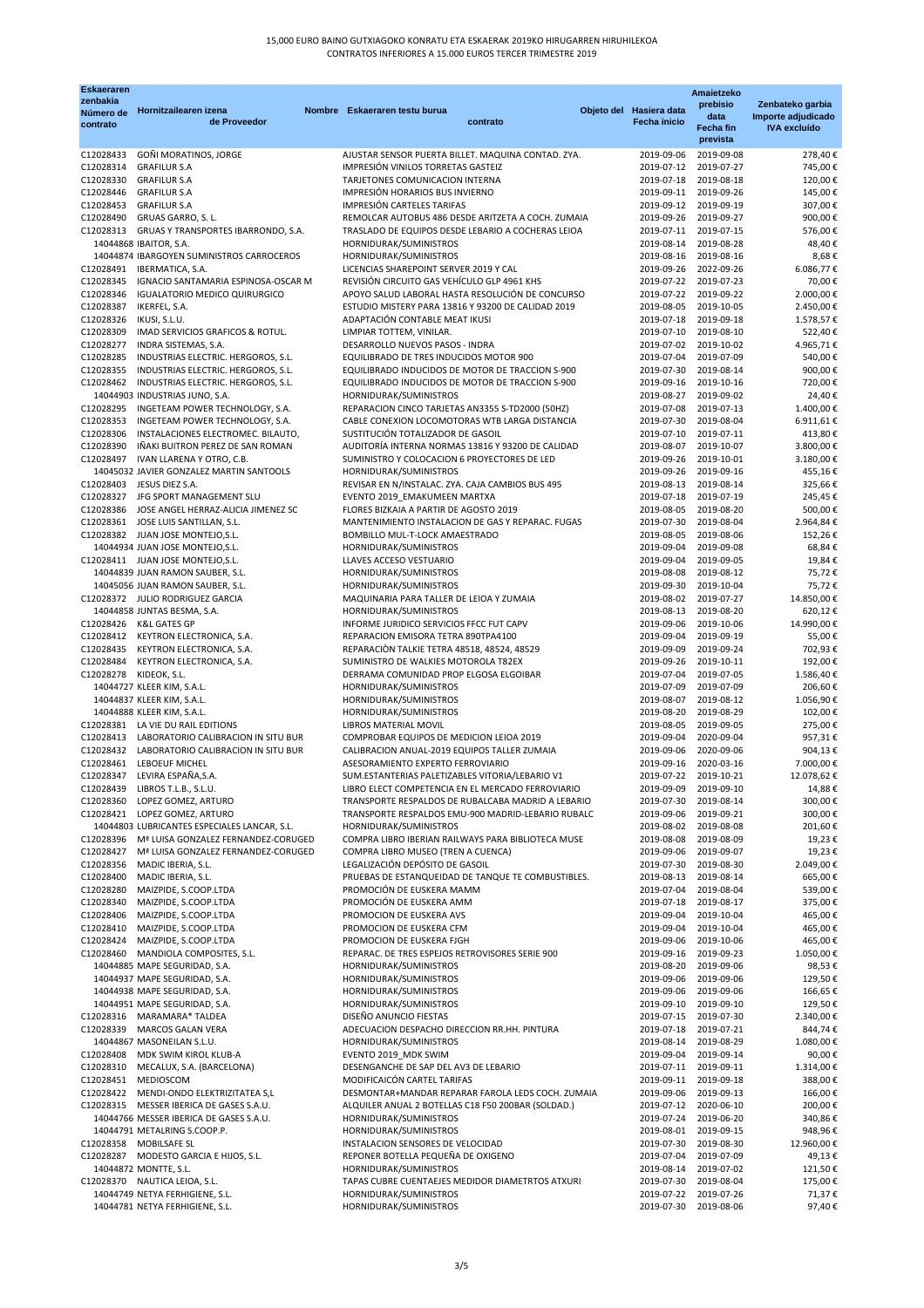| <b>Eskaeraren</b>      |                                                                          |               |                                                                                                         |          |                          | Amaietzeko                          |                                           |
|------------------------|--------------------------------------------------------------------------|---------------|---------------------------------------------------------------------------------------------------------|----------|--------------------------|-------------------------------------|-------------------------------------------|
| zenbakia<br>Número de  | Hornitzailearen izena                                                    | <b>Nombre</b> | Eskaeraren testu burua                                                                                  |          | Objeto del Hasiera data  | prebisio                            | Zenbateko garbia                          |
| contrato               | de Proveedor                                                             |               |                                                                                                         | contrato | <b>Fecha inicio</b>      | data                                | Importe adjudicado<br><b>IVA</b> excluído |
|                        |                                                                          |               |                                                                                                         |          |                          | <b>Fecha fin</b><br>prevista        |                                           |
|                        |                                                                          |               |                                                                                                         |          |                          |                                     |                                           |
|                        | 14044797 NETYA FERHIGIENE, S.L.<br>14044946 NETYA FERHIGIENE, S.L.       |               | HORNIDURAK/SUMINISTROS<br>HORNIDURAK/SUMINISTROS                                                        |          | 2019-08-02<br>2019-09-09 | 2019-08-09<br>2019-09-24            | 48,70€<br>238,00€                         |
|                        | 14044945 OFIMATIKA LAN, S.L.L.                                           |               | HORNIDURAK/SUMINISTROS                                                                                  |          | 2019-09-09               | 2019-09-25                          | 1.770,00€                                 |
|                        | C12028292 ORIA ALQUILER DE MAQUINARIA S.L.                               |               | ALQUILER PLATAFORMA ELEVADORA ,DOS DIAS.ARASO                                                           |          | 2019-07-08               | 2019-07-23                          | 286,40€                                   |
|                        | 14044869 PECOMARK, S.A.                                                  |               | HORNIDURAK/SUMINISTROS                                                                                  |          | 2019-08-14               | 2019-09-13                          | 289,10€                                   |
|                        | 14044939 PECOMARK, S.A.                                                  |               | HORNIDURAK/SUMINISTROS                                                                                  |          | 2019-09-06               | 2019-09-10                          | 37,56€                                    |
|                        | C12028378 PEDRO ARREGI BIDAURRE                                          |               | DESATASCAR DESAGÜES RETRETES MUSEO                                                                      |          | 2019-08-05               | 2019-07-10                          | 90,00€                                    |
| C12028469              | PEGAMO SUMINISTROS, S.L.                                                 |               | REVISION COMPRESOR LEIOA                                                                                |          | 2019-09-20               | 2019-09-21                          | 1.179,05€                                 |
|                        | C12028365 PENTER COMERCIAL, S.A.                                         |               | SUMINISTRO DE PLASTIFICADORA SS.GG.                                                                     |          | 2019-07-30               | 2019-07-31                          | 565,00€                                   |
|                        | 14044871 PENTER COMERCIAL, S.A.                                          |               | HORNIDURAK/SUMINISTROS                                                                                  |          | 2019-08-14               | 2019-07-15                          | 80,00€                                    |
|                        | 14044912 PENTER COMERCIAL, S.A.                                          |               | HORNIDURAK/SUMINISTROS                                                                                  |          | 2019-08-29               | 2019-08-22                          | 216,40€                                   |
|                        | C12028472 PENTER COMERCIAL, S.A.                                         |               | SUMINISTRO LECTORAS TARJETAS MATMOV Y FORMACION                                                         |          | 2019-09-20               | 2019-10-04                          | 76,05€                                    |
|                        | 14044906 PENTER COMERCIAL, S.A.                                          |               | HORNIDURAK/SUMINISTROS                                                                                  |          | 2019-08-27               | 2019-09-03                          | 118,00€                                   |
|                        | C12028348 PKF ATTEST ITC, S.L.                                           |               | SERVICIOS SHAREPOINT - BEGIRA                                                                           |          | 2019-07-22               | 2019-09-21                          | 14.240,00€                                |
|                        | 14044796 PLASTICOS PARDO S.L.<br>C12028471 POCH ANDRES JORDI             |               | HORNIDURAK/SUMINISTROS<br>GRABACION LOCUCIONES CENTRALITA CAPU-EAZ                                      |          | 2019-08-02<br>2019-09-20 | 2019-10-15<br>2019-09-27            | 1.200,00€<br>200,00€                      |
| C12028487              | POCH ANDRES JORDI                                                        |               | GRABACION DE AUDIOS PARA TRANVIA VITORIA                                                                |          | 2019-09-26               | 2019-10-11                          | 1.200,00€                                 |
| C12028495              | POLIFLUOR, S.L.                                                          |               | CUBRE RODAMIENTOS POLEAS CUESTA FUNICULAR                                                               |          | 2019-09-26               | 2019-10-10                          | 213,27€                                   |
| C12028388              | PRIMION DIGITEK SLU                                                      |               | ADQUISICION 4 RELOJ PRESENCIA AZPEITIA Y GASTEIZ                                                        |          | 2019-08-07               | 2019-09-07                          | 7.226,00€                                 |
|                        | C12028324 RADIADORES SANTI, S.L.                                         |               | ADQUISIC. ESTACION DE CARGA A/A TALLER ZUMAIA                                                           |          | 2019-07-18               | 2019-08-17                          | 4.950,00€                                 |
|                        | 14044831 RADIADORES SANTI, S.L.                                          |               | HORNIDURAK/SUMINISTROS                                                                                  |          | 2019-08-07               | 2019-08-07                          | 217,00€                                   |
|                        | 14044705 RADIO RHIN, S.A.                                                |               | HORNIDURAK/SUMINISTROS                                                                                  |          | 2019-07-03               | 2019-07-03                          | 62,92€                                    |
|                        | 14044736 RADIO RHIN, S.A.                                                |               | HORNIDURAK/SUMINISTROS                                                                                  |          | 2019-07-11               | 2019-07-11                          | 206,77€                                   |
|                        | 14044849 RADIO RHIN, S.A.                                                |               | HORNIDURAK/SUMINISTROS                                                                                  |          | 2019-08-09               | 2019-07-03                          | 62,92€                                    |
|                        | 14044932 RADIO RHIN, S.A.                                                |               | HORNIDURAK/SUMINISTROS                                                                                  |          | 2019-09-04               | 2019-08-28                          | 159,32€                                   |
|                        | 14045055 RADIO RHIN, S.A.                                                |               | HORNIDURAK/SUMINISTROS                                                                                  |          | 2019-09-27               | 2019-09-27                          | 420,99€                                   |
|                        | C12028329 RAFAEL ALCORTA Y ABOGADOS, S.L.                                |               | SERV. ABOGADOS LABORALISTAS C.COLECTIVO 15-19                                                           |          | 2019-07-18               | 2019-07-19                          | 2.175,00€                                 |
|                        | C12028332 RAFAEL ALCORTA Y ABOGADOS, S.L.                                |               | SERV. ABOGADOS LABORALISTAS AUTOS 462-18                                                                |          | 2019-07-18               | 2019-07-19                          | 2.100,00€                                 |
| C12028333              | RAFAEL ALCORTA Y ABOGADOS, S.L.                                          |               | SERV. ABOGADOS LABORALISTAS RECURSO 2539-2018                                                           |          | 2019-07-18               | 2019-07-19                          | 900,00€                                   |
| C12028336              | RAFAEL ALCORTA Y ABOGADOS, S.L.<br>RAFAEL ALCORTA Y ABOGADOS, S.L.       |               | SERV. ABOGADOS LABORALISTAS AUTOS 923-2018                                                              |          | 2019-07-18               | 2019-07-19                          | 1.700,00€<br>2.100,00€                    |
| C12028359<br>C12028476 | RAFAEL ALCORTA Y ABOGADOS,S.L.                                           |               | SERV. ABOGADOS LABORALISTAS C.C. 14-2019 TSJPV<br>SERV. ABOGADOS LABORALISTAS AUTOS 16-2019 TSJPV       |          | 2019-07-30<br>2019-09-24 | 2019-07-31<br>2019-09-25            | 2.500,00€                                 |
|                        | 14044854 RECAMBIOS SAGASTA, S.L.                                         |               | HORNIDURAK/SUMINISTROS                                                                                  |          | 2019-08-12               | 2019-08-19                          | 78,10€                                    |
|                        | C12028463 REVENGA INGENIEROS, S.A.                                       |               | LECTOR DE MATRICULAS SALIDA DE BUSES EN LEBARIO                                                         |          | 2019-09-16               | 2019-10-01                          | 214,29€                                   |
|                        | 14044853 RODAMIENTOS Y SERVICIOS, S.L.                                   |               | HORNIDURAK/SUMINISTROS                                                                                  |          | 2019-08-12               | 2019-08-19                          | 274,04€                                   |
|                        | 14044976 ROEIRASA                                                        |               | HORNIDURAK/SUMINISTROS                                                                                  |          | 2019-09-13               | 2019-09-17                          | 101,30€                                   |
|                        | C12028467 RUTA DEL HIERRO EN LOS PIRINEOS                                |               | PÁGINA WEB RUTA DEL HIERRO                                                                              |          | 2019-09-20               | 2019-09-21                          | 190,00€                                   |
| C12028419              | S.GALLARDO S.L.U.-MECALUX                                                |               | MNTO. ANUAL 2019 ESTANTERIAS PORTAPALETS ALMACENES                                                      |          | 2019-09-06               | 2019-09-18                          | 2.828,00€                                 |
| C12028367              | SAFETY-KLEEN ESPAÑA, S.A.                                                |               | CONTRATO DE MANTENIMIENTO LAVAPIEZAS 2019 T. ARASO                                                      |          | 2019-07-30               | 2020-07-30                          | 1.696,65€                                 |
| C12028394              | SANGHAI JIANPING DYNAMIC BALANCING                                       |               | <b>EQUILIBRADORA ROTORES</b>                                                                            |          | 2019-08-07               | 2019-10-07                          | 14.740,00€                                |
| C12028288              | SAS INSTITUTE, S.A.U                                                     |               | <b>LICENCIAS SAS</b>                                                                                    |          | 2019-07-04               | 2019-11-04                          | 9.363,00€                                 |
| C12028291              | SASOIA, S.L.                                                             |               | PLAN DE PREVENCIÓN CONSUMO ALCOHOL Y OTRAS DROGAS                                                       |          | 2019-07-08               | 2020-07-08                          | 11.373,47€                                |
| C12028354              | SCHNEIDER ELECTRIC IT SPAIN S.L.<br>SCHNEIDER ELECTRIC IT SPAIN S.L.     |               | MANT. SAI CPD ATXURI GALAXYPW60 (AGO-DIC 2019)                                                          |          | 2019-07-30<br>2019-08-05 | 2019-12-30                          | 635,00€                                   |
| C12028380<br>C12028459 | SEGURMA S.A.                                                             |               | MANT. SAI SISTEMAS GALAXY 300 (AGO-DIC 2019)<br>EXTINTORES FORMACIÓN GASTEIZ G3/G4 2019                 |          | 2019-09-16               | 2020-01-05<br>2019-09-23            | 615,00€<br>151,50€                        |
|                        | 14044713 SEIN BATU, S.L.                                                 |               | HORNIDURAK/SUMINISTROS                                                                                  |          | 2019-07-04               | 2019-07-03                          | 38,80€                                    |
|                        | 14044769 SEIN BATU, S.L.                                                 |               | HORNIDURAK/SUMINISTROS                                                                                  |          | 2019-07-24               | 2019-06-21                          | 47,89€                                    |
|                        | 14044783 SEIN BATU, S.L.                                                 |               | HORNIDURAK/SUMINISTROS                                                                                  |          | 2019-07-30               | 2019-07-26                          | 190,18€                                   |
|                        | 14044793 SEIN BATU, S.L.                                                 |               | HORNIDURAK/SUMINISTROS                                                                                  |          | 2019-08-02               | 2019-08-09                          | 627,66€                                   |
|                        | 14044909 SEIN BATU, S.L.                                                 |               | HORNIDURAK/SUMINISTROS                                                                                  |          | 2019-08-28               | 2019-08-22                          | 88.07€                                    |
|                        | 14045017 SEIN BATU, S.L.                                                 |               | HORNIDURAK/SUMINISTROS                                                                                  |          | 2019-09-23               | 2019-10-01                          | 2.710,62€                                 |
|                        | 14045020 SEIN BATU, S.L.                                                 |               | HORNIDURAK/SUMINISTROS                                                                                  |          | 2019-09-23               | 2019-09-17                          | 182,01€                                   |
|                        | C12028455 SERNIVEL3, S.L.                                                |               | SUMINISTRO DE MICROFONO SOBREMESA Y CABLE 15 MTS                                                        |          | 2019-09-12               | 2019-10-12                          | 1.898,68€                                 |
|                        | C12028457 SERVIGRAF VIZCAYA, S.L.                                        |               | IMPRESIÓN/COLOCACIÓN VINILOS EN TRANVÍA BILBAO                                                          |          |                          | 2019-09-16 2019-10-01               | 3.555,00€                                 |
|                        | 14044751 SETALDE, S. A                                                   |               | COSTE RECICLADO RD 208/2005 Y RD 106/2008:PHID1(10                                                      |          | 2019-07-22               | 2019-07-10                          | 115,16€                                   |
|                        | 14044855 SETALDE, S. A<br>14044969 SETALDE, S. A                         |               | HORNIDURAK/SUMINISTROS<br>HORNIDURAK/SUMINISTROS                                                        |          | 2019-09-13               | 2019-08-12 2019-08-12<br>2019-09-20 | 122,55€<br>68,44€                         |
|                        | C12028434 SGS INSPECCIONES REGLAMENTARIAS                                |               | INSPECCION REGLAMENTARIA OCA SEGÚN RIPCI                                                                |          | 2019-09-09               | 2019-12-09                          | 7.740,00€                                 |
|                        | C12028300 SGS TECNOS S.A.                                                |               | HORNIDURAK/SUMINISTROS                                                                                  |          | 2019-07-15               | 2020-01-10                          | 6.900,00€                                 |
|                        | 14044870 SIBELCO MINERALES, S.A.                                         |               | HORNIDURAK/SUMINISTROS                                                                                  |          | 2019-08-14               | 2019-07-17                          | 324,85€                                   |
|                        | C12028423 SIROPE AGECIA CREATIVA SL                                      |               | CREATIVIDAD CAMPAÑA TRENES BERMEO                                                                       |          | 2019-09-06               | 2019-09-26                          | 2.785,00€                                 |
|                        | C12028440 SISTEMAS AVANZADOS DE TECNOLOGÍA SA                            |               | SUMINISTRO TRANSCEIVERS SWITCHES ESTACIONES                                                             |          | 2019-09-09               | 2019-09-24                          | 278,82€                                   |
|                        | C12028362 SPANSET, S. A.                                                 |               | INSPECCION DE SISTEMAS ANTICAIDAS                                                                       |          | 2019-07-30               | 2019-08-04                          | 1.271,13€                                 |
|                        | 14044782 SUMINISTROS IND. ERREKALDE, S.L.                                |               | HORNIDURAK/SUMINISTROS                                                                                  |          | 2019-07-30               | 2019-09-20                          | 2.280,00€                                 |
|                        | 14044770 SUMINISTROS MUGARRA, S.L.                                       |               | HORNIDURAK/SUMINISTROS                                                                                  |          | 2019-07-24               | 2019-08-08                          | 403,34€                                   |
|                        | 14044824 SUMINISTROS MUGARRA, S.L.                                       |               | HORNIDURAK/SUMINISTROS                                                                                  |          | 2019-08-06               | 2019-07-11                          | 90,86€                                    |
|                        | 14044925 SUMINISTROS MUGARRA, S.L.                                       |               | HORNIDURAK/SUMINISTROS                                                                                  |          | 2019-09-02               | 2019-09-06                          | 31,20€                                    |
|                        | 14044864 SUMINISTROS PRADA S.L.                                          |               | HORNIDURAK/SUMINISTROS                                                                                  |          | 2019-08-13               | 2019-08-20                          | 307,40€                                   |
|                        | 14044974 SUMINISTROS PRADA S.L.                                          |               | HORNIDURAK/SUMINISTROS                                                                                  |          | 2019-09-13               | 2019-09-20                          | 512,32€                                   |
|                        | 14044889 SUQUISA, S.L.U.<br>C12028485 TALL. ELECTROMECANICOS R. ZULUETA, |               | HORNIDURAK/SUMINISTROS<br>PERFIL AISLANTE PARA TECHO LOCOMOTORA                                         |          | 2019-08-20<br>2019-09-26 | 2019-08-27<br>2019-10-11            | 84,72€<br>494,62€                         |
|                        | C12028418 TALLER ELECTRICO ALJAMA, S.L.                                  |               | REP. ANTIVAHO DELANT.+CAMBIAR EVAPORADOR A/A A494                                                       |          | 2019-09-06               | 2019-09-08                          | 1.544,52€                                 |
|                        | 14044996 TALLER ELECTRICO ALJAMA, S.L.                                   |               | RECOGIDO EN TIENDA                                                                                      |          | 2019-09-18               | 2019-09-03                          | 101,44€                                   |
|                        | 14045019 TALLER ELECTRICO ALJAMA, S.L.                                   |               | HORNIDURAK/SUMINISTROS                                                                                  |          | 2019-09-23               | 2019-09-04                          | 852,00€                                   |
|                        | 14044817 TALLERES CORTES, S.L.                                           |               | HORNIDURAK/SUMINISTROS                                                                                  |          | 2019-08-05               | 2019-09-20                          | 220,00€                                   |
|                        | 14044911 TALLERES CORTES, S.L.                                           |               | HORNIDURAK/SUMINISTROS                                                                                  |          | 2019-08-28               | 2019-09-18                          | 508,00€                                   |
|                        | C12028371 TALLERES ELECTROMECÁNICOS ML, S.L.                             |               | REVISION CARRETILLA CESAB 2019. T.ARASO                                                                 |          | 2019-07-30               | 2019-08-14                          | 120,00€                                   |
| C12028429              | TALLERES GORKA ARISTI SL                                                 |               | SUMIN/INSTALAC VENTANAL ALUMINIO PABELL. FONDO ZYA                                                      |          | 2019-09-06               | 2019-10-05                          | 2.184,35€                                 |
| C12028298              | TALLERES MOBIBAT, S. L.                                                  |               | ARMARIO PARA RESIDUOS FERROSOS Y NO FERROSOS                                                            |          | 2019-07-10               | 2019-08-10                          | 5.020,00€                                 |
| C12028384              | TALLERES MOBIBAT, S.L.                                                   |               | TRABAJOS EN MEDIDOR DE RUEDAS                                                                           |          | 2019-08-05               | 2019-09-05                          | 528,40€                                   |
|                        | C12028297 TALLERES OSKAR, S.L.                                           |               | PROTECCIONES MAQUINAS ARRANQUE MATERIAL                                                                 |          | 2019-07-10               | 2019-07-15                          | 5.571,65€                                 |
| C12028494              | TALLERES OSKAR, S.L.                                                     |               | CIERRE PERIMETRAL ZONA PRUEBA MOTORES                                                                   |          | 2019-09-26               | 2019-10-11                          | 1.153,36€                                 |
| C12028464<br>C12028279 | TAO ILUMINACION, S.L.<br>TAREMAN, S. L.                                  |               | PROYECTO EFICIENCIA ENERGÉTICA ALUMBRADO INTERIOR<br>SUSTITUC. MOTOR VENTILAD.CASSETTE A/A INSPECC. ZYA |          | 2019-09-17<br>2019-07-04 | 2019-11-17<br>2019-07-18            | 6.000,00€<br>498,50€                      |
|                        |                                                                          |               |                                                                                                         |          |                          |                                     |                                           |